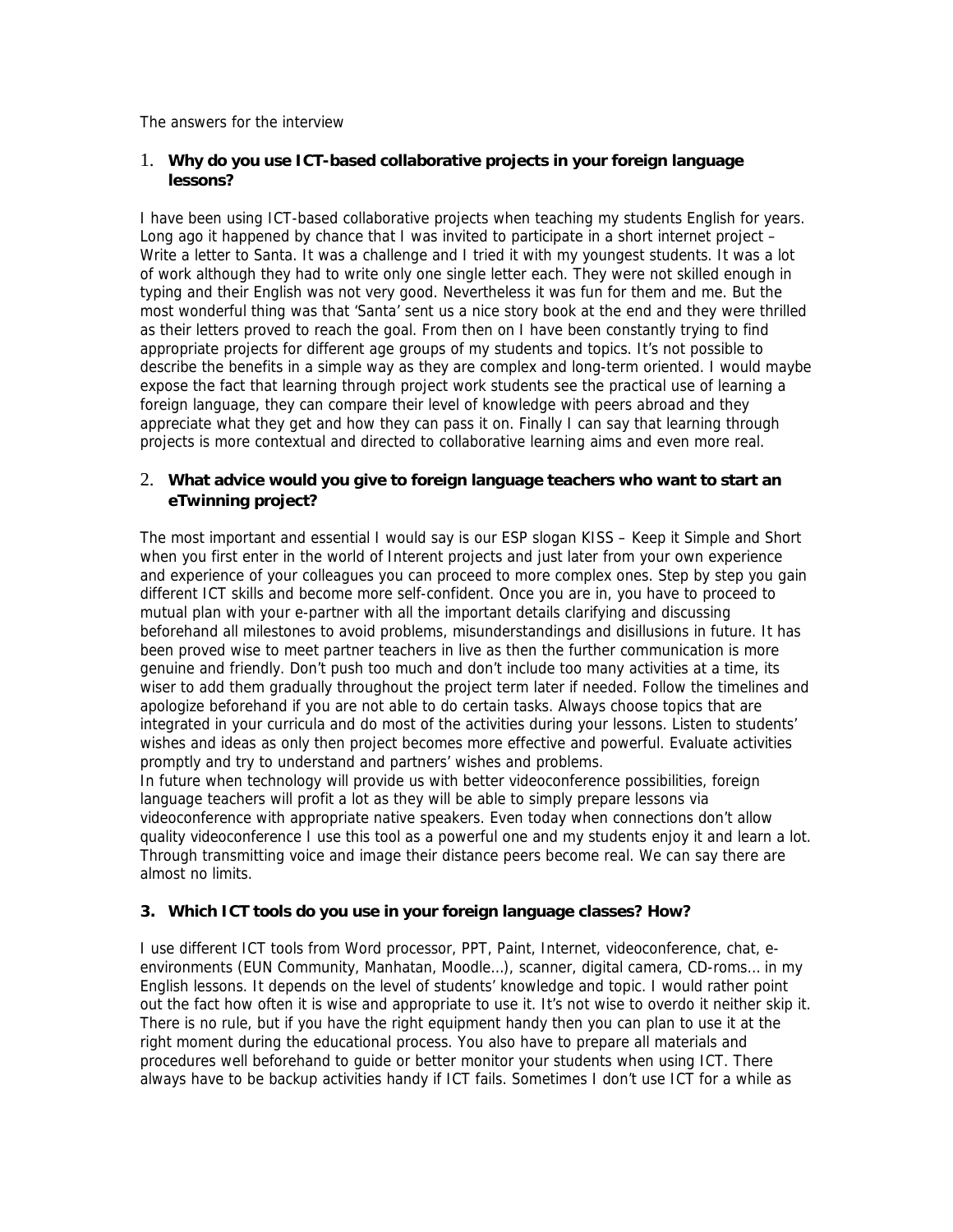we have to go through certain curricula topics in a traditional way, but later we try to consolidate the knowledge through different ICT activities and projects.

How do I use ICT tools? Well, it depends on the topic the lesson covers. If we have to deal with weather, disasters…, let's say, I introduce it traditionally first then I prepare some worksheets and students surf the net to find relevant text on the topic and prepare their own presentations, manly in groups or pairs. They make posters or they prepare PPT presentations for the class. If the topic is some grammar item we do it almost the same way, only that they practise by using interactive exercise on the net or CD-roms. And finally sometimes the lessons deal with the same topic as they are dealing with in their international collaborative project The Image (I usually involve at least one of my classes in this project each year), so they use Manhatan, eenvironment where they virtually meet their peers from partner school and there they either exchange e-mails on the topic or chat or even discuss it in the discussion forum. The variety of tools make students more interested in learning certain items and they are forced to waste no time, but to work hard to catch the speed of the group.

## **4. How do you find your partners?**

Due to my active engagement in different European groups and worldwide and being ESP coordinator for Slovenia and a member of MyEurope I'm privileged to meet many active teachers from different parts of the world in live. This way it is much easier to arrange a partnership or ask to help me find appropriate one. I'm also a coordinator of a Comenius school project with 6 other partner schools. But if I need a partner for The Image our portal for the project helps me find one. There is a possibility to apply for a partnership and see who else wants to work the same way with the same students' age group so you can contact that person (http://www.europeanschoolsproject.org/image/).

#### **5. Have you experienced any problems using this methodology? How did you cope with them?**

In my long career I faced some problems when using this methodology, but none of great importance. Some of them were connected with inappropriate equipment, some were too time consuming, in some cases I was not satisfied with the outcomes, sometimes partners in projects simply 'disappeared' or couldn't cope with the activities and ICT tools. But I didn't give up as me and my students consider this kind of learning efficient, challenging and fruitful, so problems only force us to overcome then and so getting new skills or experience.

#### **6. You are an active promoter of the Image of the Other network. How do you think it can be linked to eTwinning? Have you tried to link these two projects in your classroom? How?**

The project The Image of the other is actually e-twinning in its function and its broadest meaning. It's used to be only a language project, but today it is more and more used cross curricula way. It requires two partner schools, classes or groups, teachers who organise, provide learning materials and different communicational tools and finally monitor the project activities. The use of ICT tools depends on how skilful teachers and students are or what equipment is available, but we can say that there are almost no limits. It's interesting how this project has existed for years and survived most of the others. Why? Because it is flexible in content and in performance so those using it can freely adopt its materials, update them, add or skip things, decide freely what technology for communication would be used during the project. It is not only language oriented, but it could be also prepared as cross curricula activity. E-Twinning can no doubt profit from the experience of the project and use it as one of possible activities within etwinning, I'm sure.

Last year I used it when e-twinning with a Czech partner school from Vlasim. We used Manhatan e-classroom and The image of the other materials and methodology. Students grade 8 collaborated throughout the school year on different topics, exchanged e-mails, materials, presented their schools in texts and images and discussed different tradition. Once a week my classroom had a lesson in computer lab and they used virtual environment to check their mails or